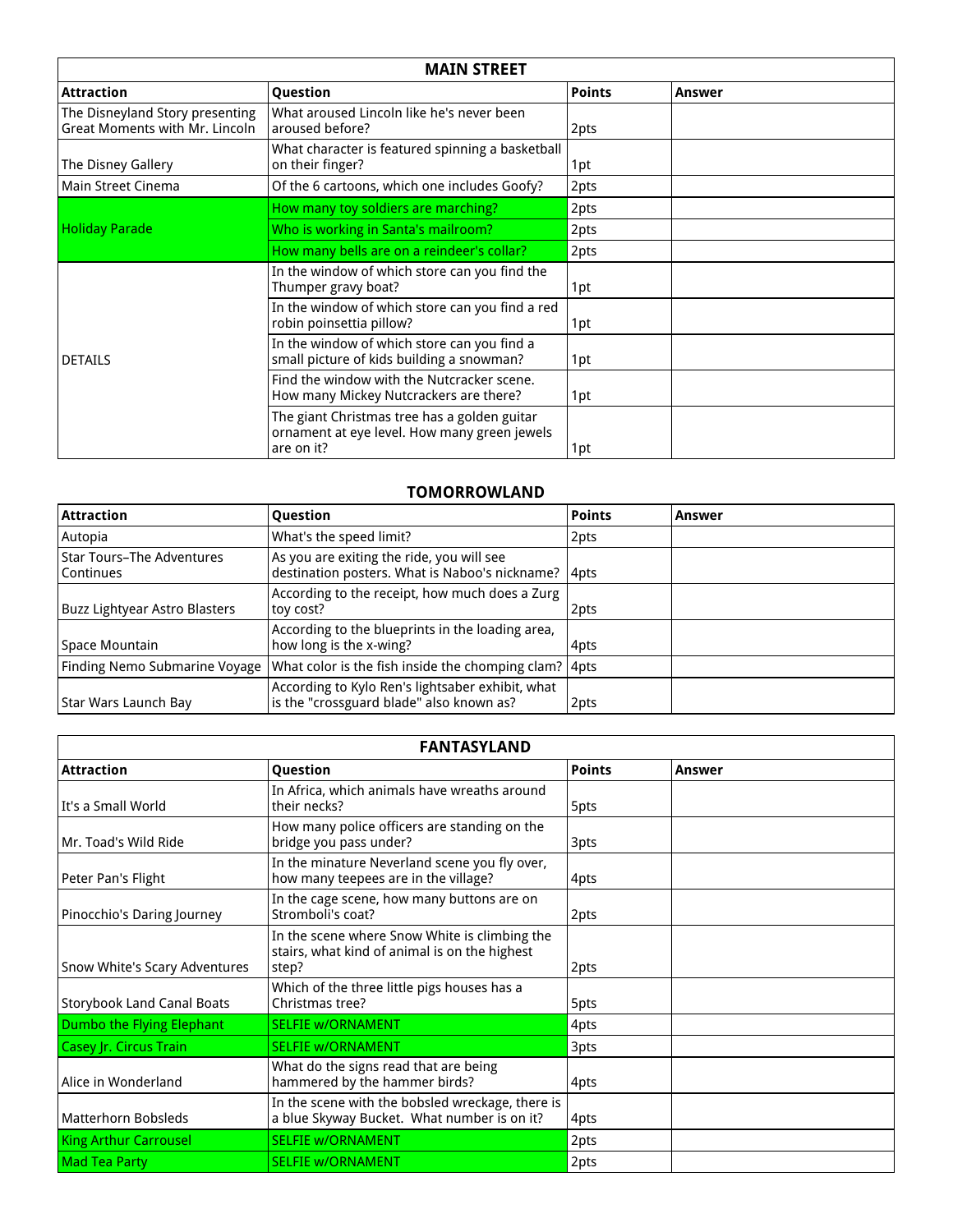| Sleeping Beauty Castle<br>Walkthrough | In the scene where Aurora is sleeping, how<br>many candles are on the candelabra? | 1pt |
|---------------------------------------|-----------------------------------------------------------------------------------|-----|
|                                       | How many double-decker buses are on the<br>England wreath?                        | 1pt |
| <b>IDETAILS</b>                       | How many deer ornaments are on the Canada<br>wreath?                              | 1pt |
|                                       | What building can you find decorated with<br>purple and white ribbons?            | 1pt |
|                                       | How many flounder fish ornaments are on the<br>Under the Sea wreath?              | 1pt |

| <b>FRONTIERLAND</b>           |                                              |        |          |
|-------------------------------|----------------------------------------------|--------|----------|
| <b>Attraction</b>             | l Ouestion                                   | Points | l Answer |
| Big Thunder Mountain Railroad | How many rattlesnakes are on the lift hill?  | l 4pts |          |
| <b>IDETAILS</b>               | What building is decorated with 10 red bows? | 1pt    |          |

| <b>ADVENTURELAND</b> |                                                                                          |               |        |  |
|----------------------|------------------------------------------------------------------------------------------|---------------|--------|--|
| Attraction           | Question                                                                                 | <b>Points</b> | Answer |  |
|                      | Indiana Jones Adventure: Temple (In the cue, how many skulls are stuck on spikes?   4pts |               |        |  |
| Jingle Cruise        | At the end of the ride, what does the baby<br>elephant's sash say?                       | 5pts          |        |  |
|                      | Walt Disney's Enchanted Tiki Room Of the four hosts, who is the last to wake up?         | 3pts          |        |  |
| Tarzan's Treehouse   | In the camp, what's the brand of the hanging<br>pans and skillets?                       | 2pts          |        |  |
| <b>DETAILS</b>       | On the Adventureland Christmas tree, skeletons<br>of what animal are used as ornaments?  | 1pt           |        |  |

| <b>CRITTER COUNTRY</b>                      |                                                                      |               |        |  |
|---------------------------------------------|----------------------------------------------------------------------|---------------|--------|--|
| <b>Attraction</b>                           | Question                                                             | <b>Points</b> | Answer |  |
| The Many Adventures of Winnie th waterfall? | How many jars of honey are floating on the                           | 2pts          |        |  |
| Splash Mountain                             | How many baby opossums are with the singing<br>mother opossum?       | 4pts          |        |  |
|                                             | Who's present has green leaves on their<br>wrapping?                 | 1pt           |        |  |
| <b>DETAILS</b>                              | How many green apples are on the Critter<br>Country sign?            | 1pt           |        |  |
|                                             | What did Br'er Rabbit get Br'er Fox and Br'er<br>Bear for Christmas? | 1pt           |        |  |

| <b>TOONTOWN</b>              |                                                                                    |               |        |
|------------------------------|------------------------------------------------------------------------------------|---------------|--------|
| <b>Attraction</b>            | <b>Question</b>                                                                    | <b>Points</b> | Answer |
| Chip 'n Dale's Treehouse     | What kind of butter can you not find in their<br>house: Peanut, Cashew, or Almond? | 1pt           |        |
| Donald's Boat                | Who's in the framed black and white picture?                                       | 1pt           |        |
| <b>Gadget's Go Coaster</b>   | <b>SELFIE W/ORNAMENT</b>                                                           | 2pts          |        |
| Goofy's Playhouse            | What is the color of the boxers in the mounted<br>shark's mouth?                   | 1pt           |        |
| Mickey's House               | What is October 29th's saying from Mickey's<br>"Saying a Day" calendar?            | 3pts          |        |
| Minnie's House               | What's the first item in Minnie's to-do list?                                      | 2pts          |        |
| Roger Rabbit's Car Toon Spin | There is a crate of gum. What kind of gum is it?                                   | 3pts          |        |
|                              | At what business can you find a wreath<br>decorated in athletic equipment?         | 1pt           |        |
| I DETAII S                   | Where can you find a train under a Christmas<br>tree?                              | 1pt           |        |